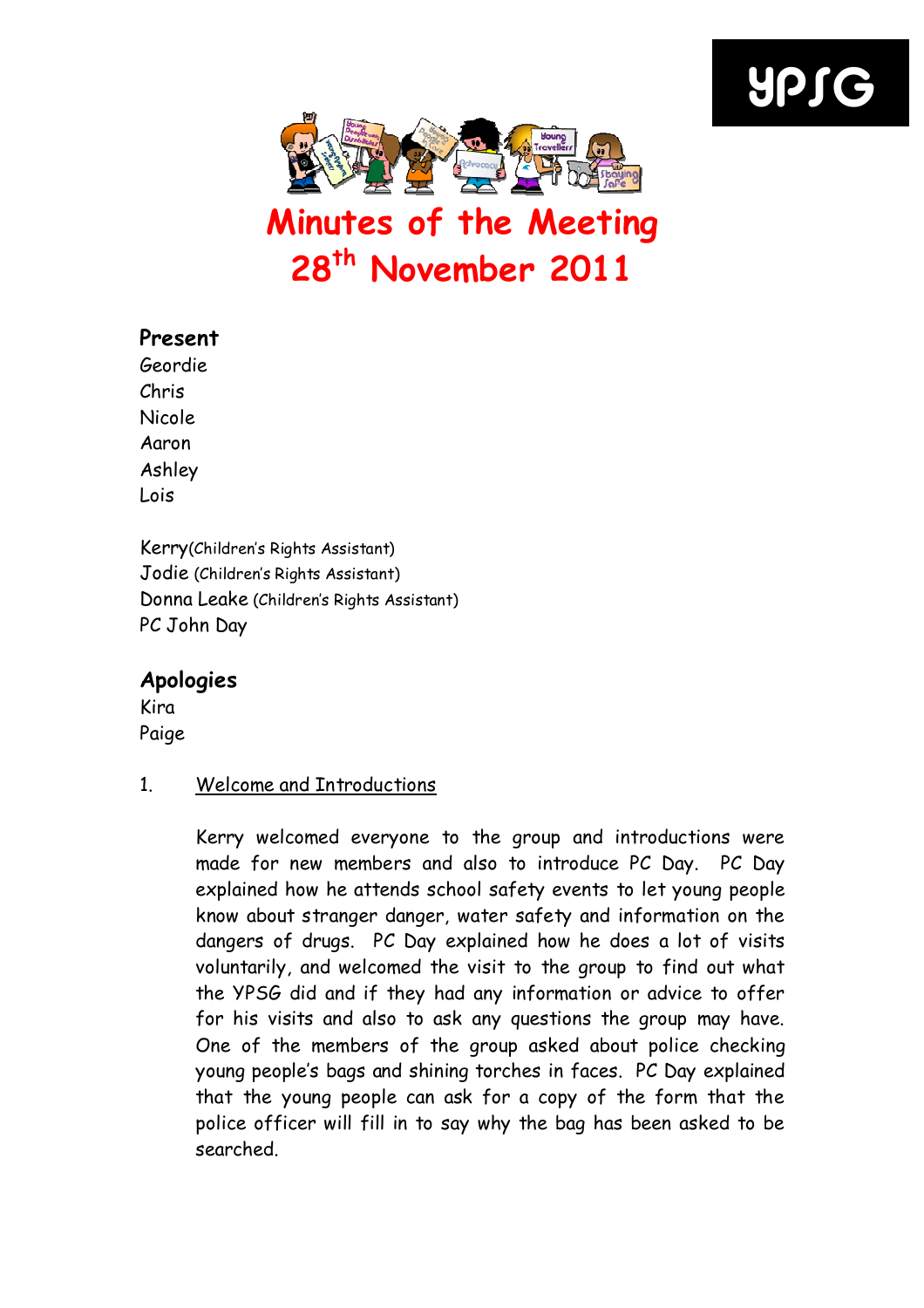The group felt that police should maybe do more on drugs and the effects and consequences they can have. The group spoke about a learning day on 'prison me, no way day', which they have found interesting and a good day.

#### 2. Minutes of Last Meeting

Kerry handed round minutes of the last meeting and asked if everyone had got them through the post. Most of the group had.

#### 3. Updates

11 Million Day. Some of the group and others took part in this years 11 Million Takeover Day. Most of the young people had enjoyed this day and some have come up with ideas to make it even better next time. To show what a good time everyone had there is going to be an article put in the East Riding Safeguarding Children's Board magazine, the East Riding of Yorkshire Council's grapevine magazine and also in the team's newsletter. The group felt that it would be good if other agencies would volunteer for next years take over day including the police and fire brigade. Kerry explained that the fire service would be coming to a group next year and that maybe we could mention this then.

The Children in Care Council is a group of young people who are looked after who meet monthly to discuss and raise issues about things they would like to improve/change for young people in care. The group met recently and the manager of the fostering team came along to discuss fostering issues. It was also a corporate parent meeting and an action plan was put together. The group were also asked if they would carry out some interviews in the new year.

#### 4. Gemma Waygood – Safeguarding Newsletter

Gemma spoke with the group about what they wanted to put in the next safeguarding newsletter. The young people thought it would be good to put something in about 11 Million Takeover Day to include a message to others about what the day is about and to ask for volunteers for next year.